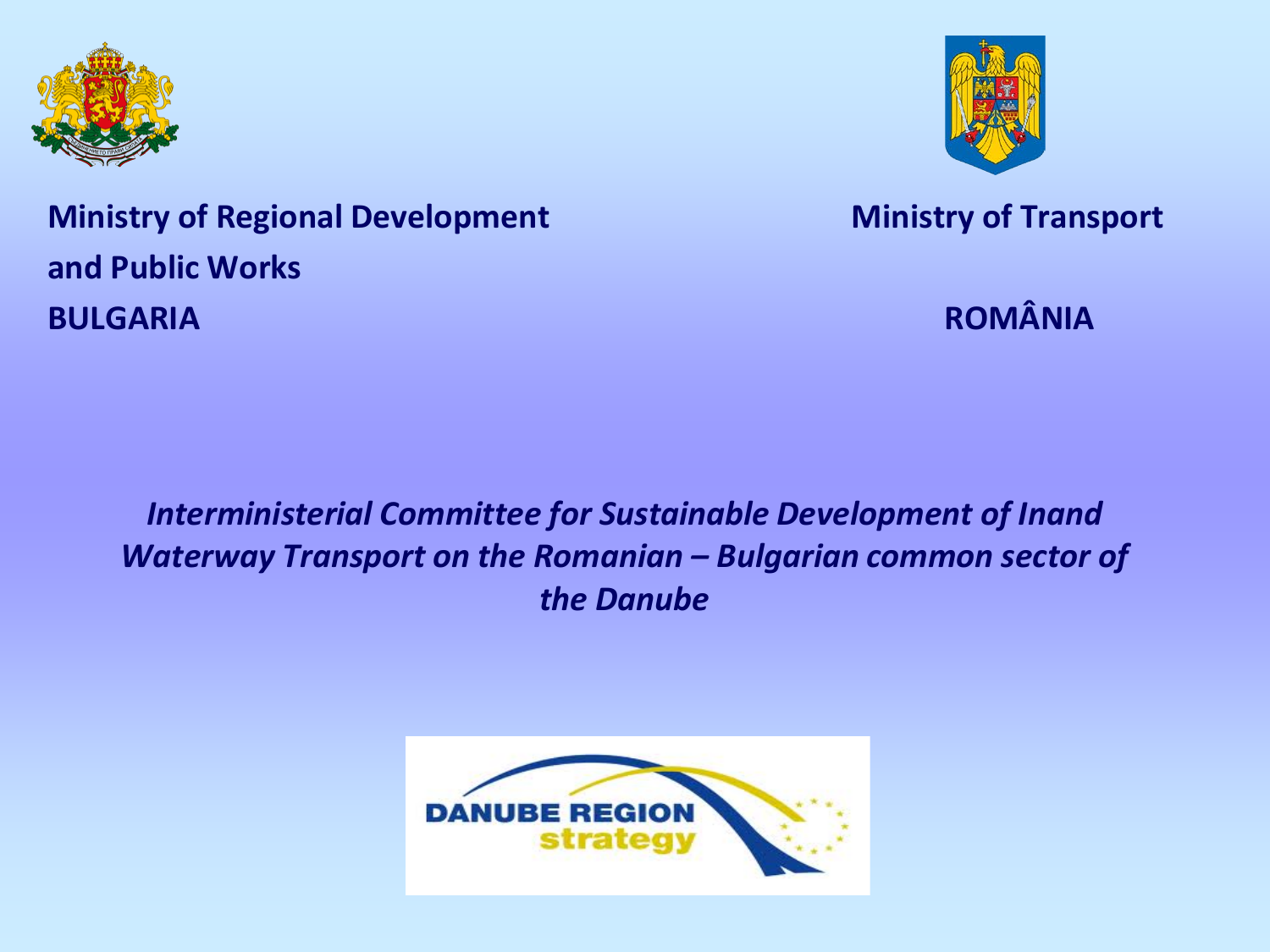

# **Danube river – the core element of the Danube Strategy**





### $\geq$  Length – 2 912 km

- The common Bulgarian-Romanian section of the Danube river is **471 km**
- $\triangleright$  This section of the river is one of the most well-preserved natural sectors and is characterized by great water-bed width, shallows, numerous islands, and intensive morphological processes.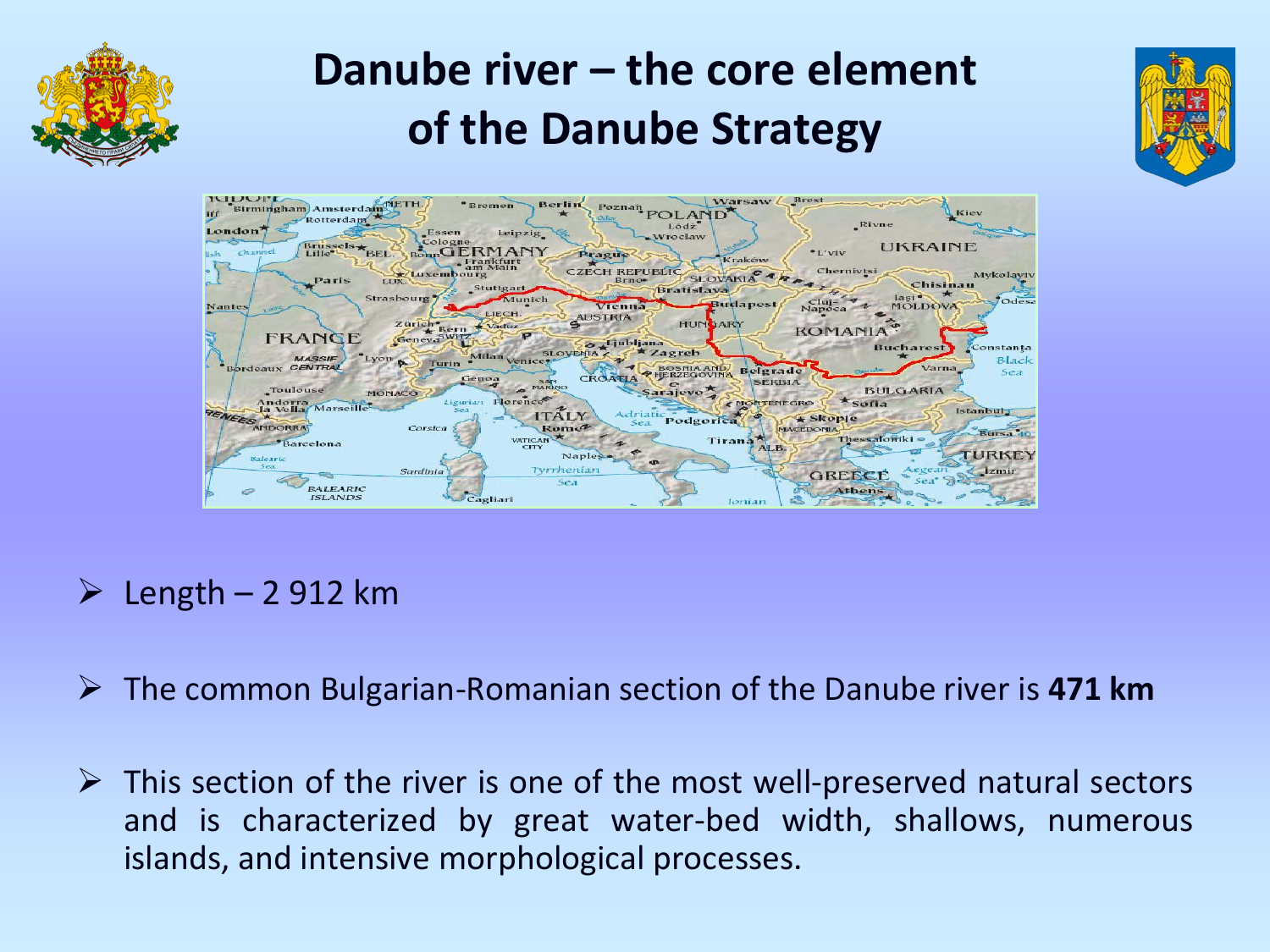

## **Waterway navigation current situation**



Characteristics for the common sector:

- Frequently shifting river bed with little predictability  $-$  a key problem
- Hazardous "banks" underneath the water level, causing additional threats and at times rendering river navigation impossible due to sand and sediments pushed by the river
- Direct influence of the operation of the Iron Gates I and II on the water quantities and the annual volume of sediment discharge in the upper Bulgarian-Romanian sector
- Increased erosion and negative effect upon the banks and riverbed due to the reduced water flow and decrease in suspended sediments
- **Figure 1** Frequent fairway alteration due to the great changes of river sediments in shoal sections and the critically low water levels in 2011
- Considerable seasonal water level variation (about 8 meters)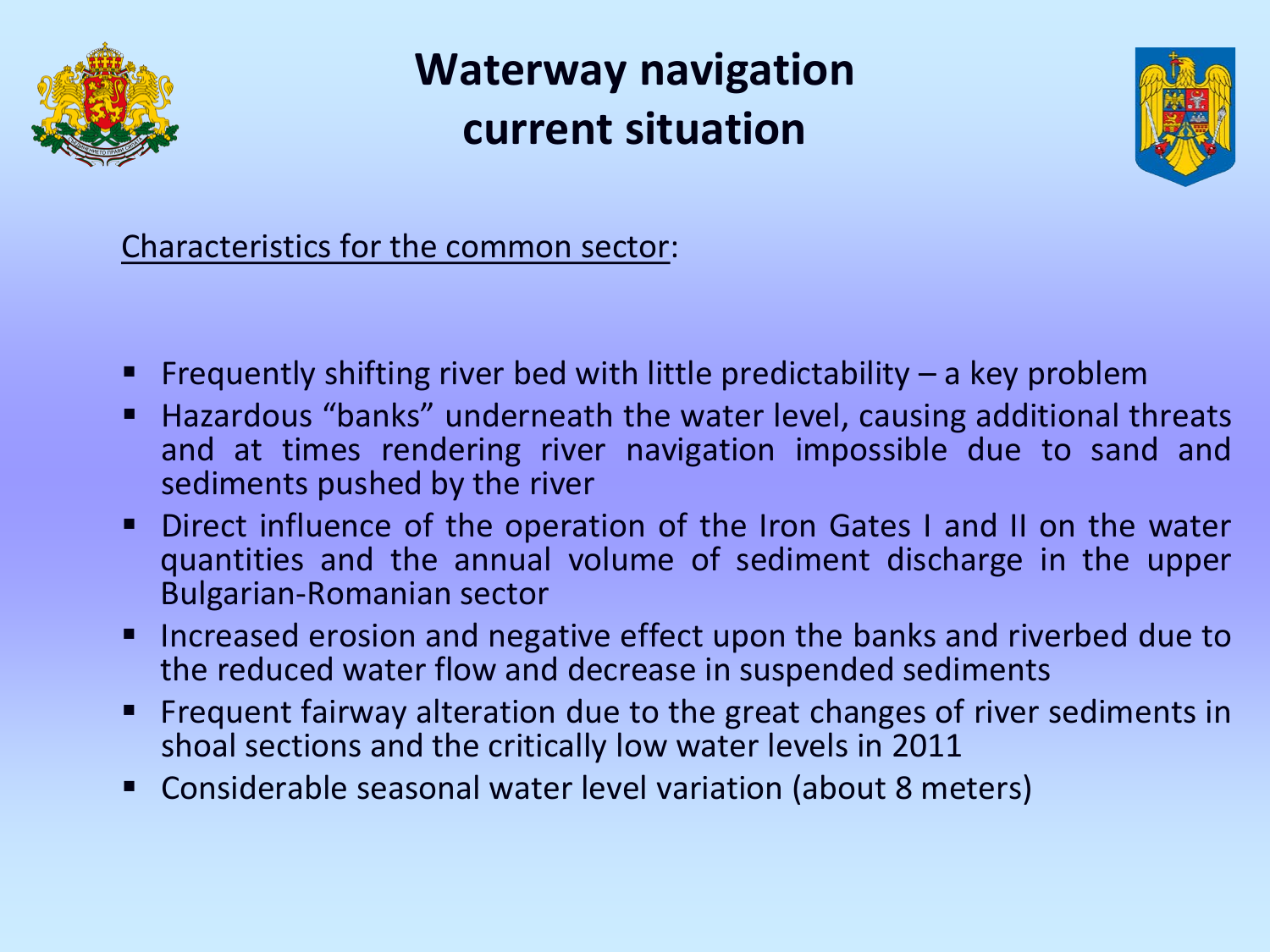



**"Roadmap for an action: Development of Pan European corridor VII through improvement of the navigability on the Romanian – Bulgarian common sector of the Danube river, modernization of the port infrastructure, promotion of the intermodal transport, surrounding infrastructure and development of the information systems using Connecting Europe Facility"**

- **The Roadmap was elaborated in February 2012, presented in the SG of PA 1a inland** waterway transport - and approved as an action of the general Roadmaps for PA 1a related to the Inland Waterway Transport Policies.
- It contributes to reach the PA 1a targets "Increase the cargo transport on the river by 20% by 2020 compared to 2010" and "Solve obstacles to navigability ... and establish effective waterway infrastructure management by 2015".
- **Both countries to indentify a project list with the possible projects to be developed** according to their readiness as list of projects to be prepared and implemented till 2020; till 2030; till 2050. Set up a joint strategy for the development of the region
- **•** Danube is part of the proposed core network corridor in CEF 10. Strasbourg- Danube corridor and pre-indentified section "Danube"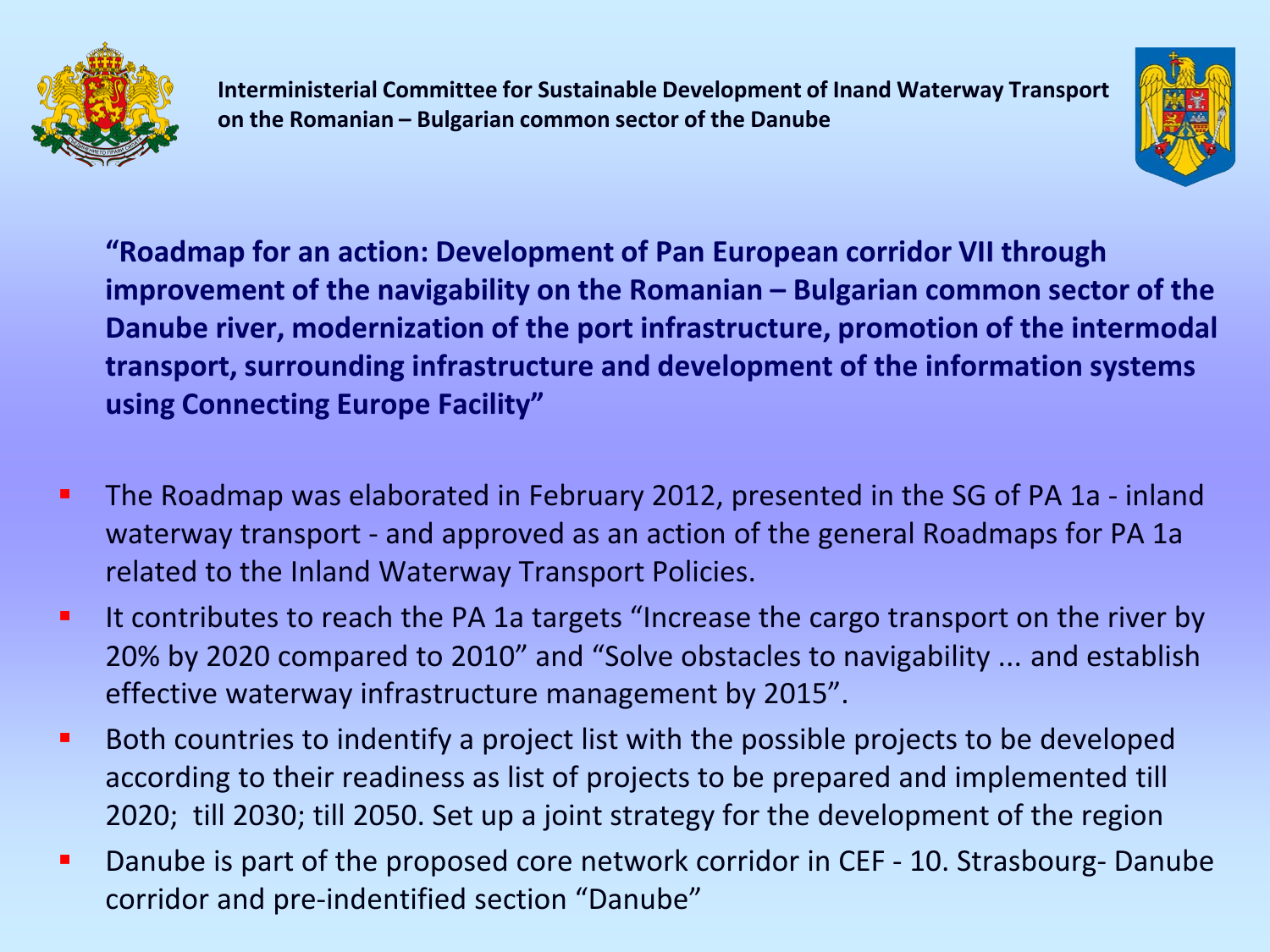



- **31 May 2012**, Ruse (BG) start of the negotiation process for the *Memorandum of Understanding between the Government of Romania and the Government of the Republic of Bulgaria on setting up an Inter-ministerial Committee for sustainable development of the inland waterway transport, on the Romanian – Bulgarian common sector of the Danube*
- **11 October 2012**, Sofia (BG) signing of the MoU by the ministers of transport from RO and BG
- $\geq$  **14 December 2012**, Bucharest (RO) 1<sup>st</sup> meeting of the Interministerial Committee
- $\geq$  11 **February 2013**, Bucharest (RO) 2<sup>nd</sup> meeting of the Interministerial Committee followed by a meeting with representatives of the industry and environmental NGOs
- **2013**, Ruse (BG) 3<sup>rd</sup> meeting of the Interministerial Committee
- $\triangleright$  **End of May 2013** 4<sup>th</sup> meeting of the Interministerial Committee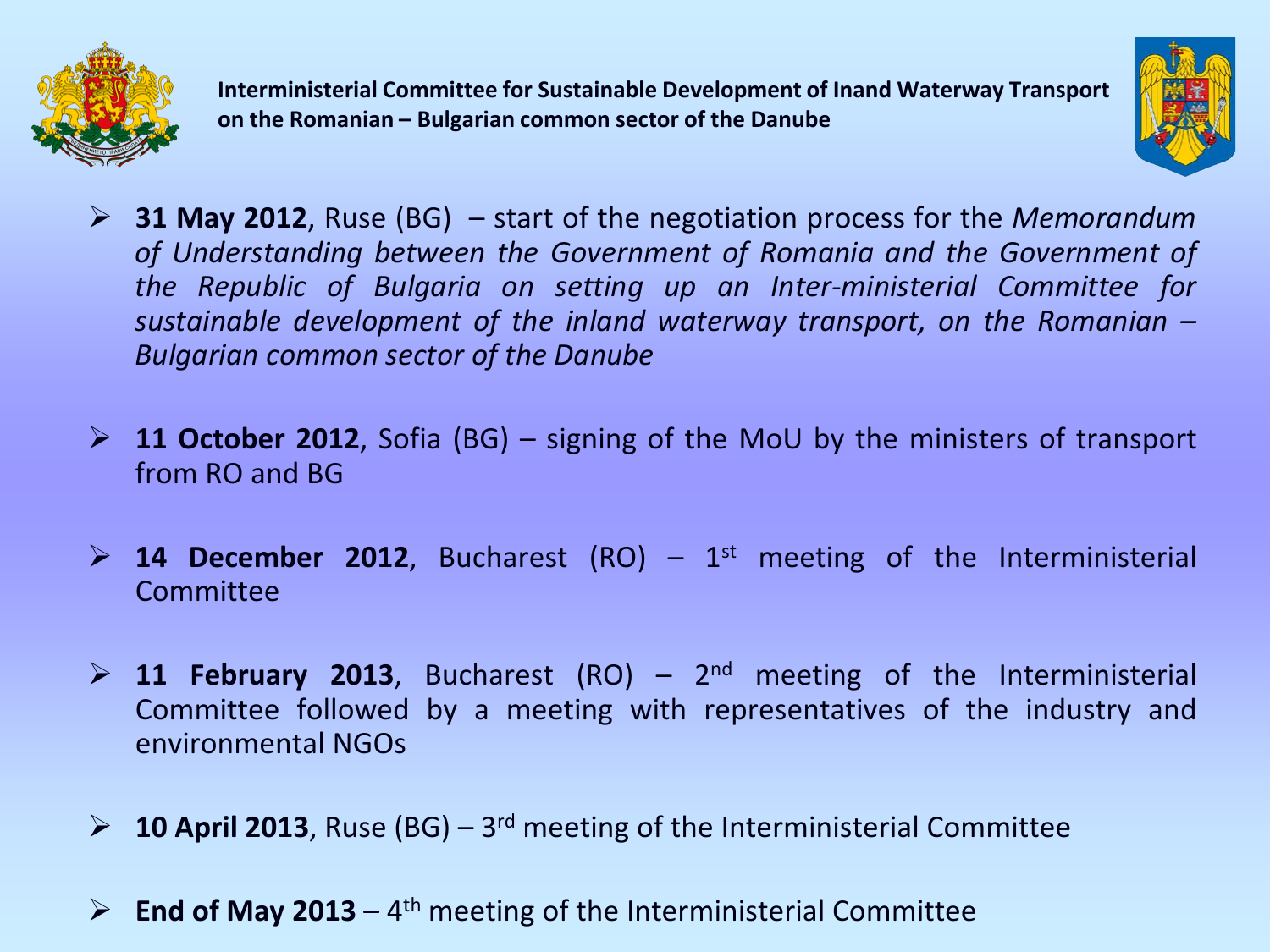



#### **Members of the Intermministerial Committee**

- **RO**: chaired by the Secretary of State of the Ministry of Transport and National Contact Point for EUSDR (Ministry of Foreign Affairs)
	- Ministry of Regional Development and Public Administration, Ministry of Environment and Climate Changes, Ministry of European Funds, Ministry of Public Finance, Ministry of Interior.
- **BG**: chaired by the Secretary of State of the Ministry of Transport and National Contact Point for EUSDR (Ministry of Regional Development and Public Works)
	- Ministry of Environment and Water, Ministry of Foreign Affairs, Ministry of Finance, Ministry of Interior, a representative of the Cabinet of the Minister for EU Funds Management.

At each meeting of the Interministerial Committee representatives of the institutions of the European Union and the TEN-T Coordinators are invited to participate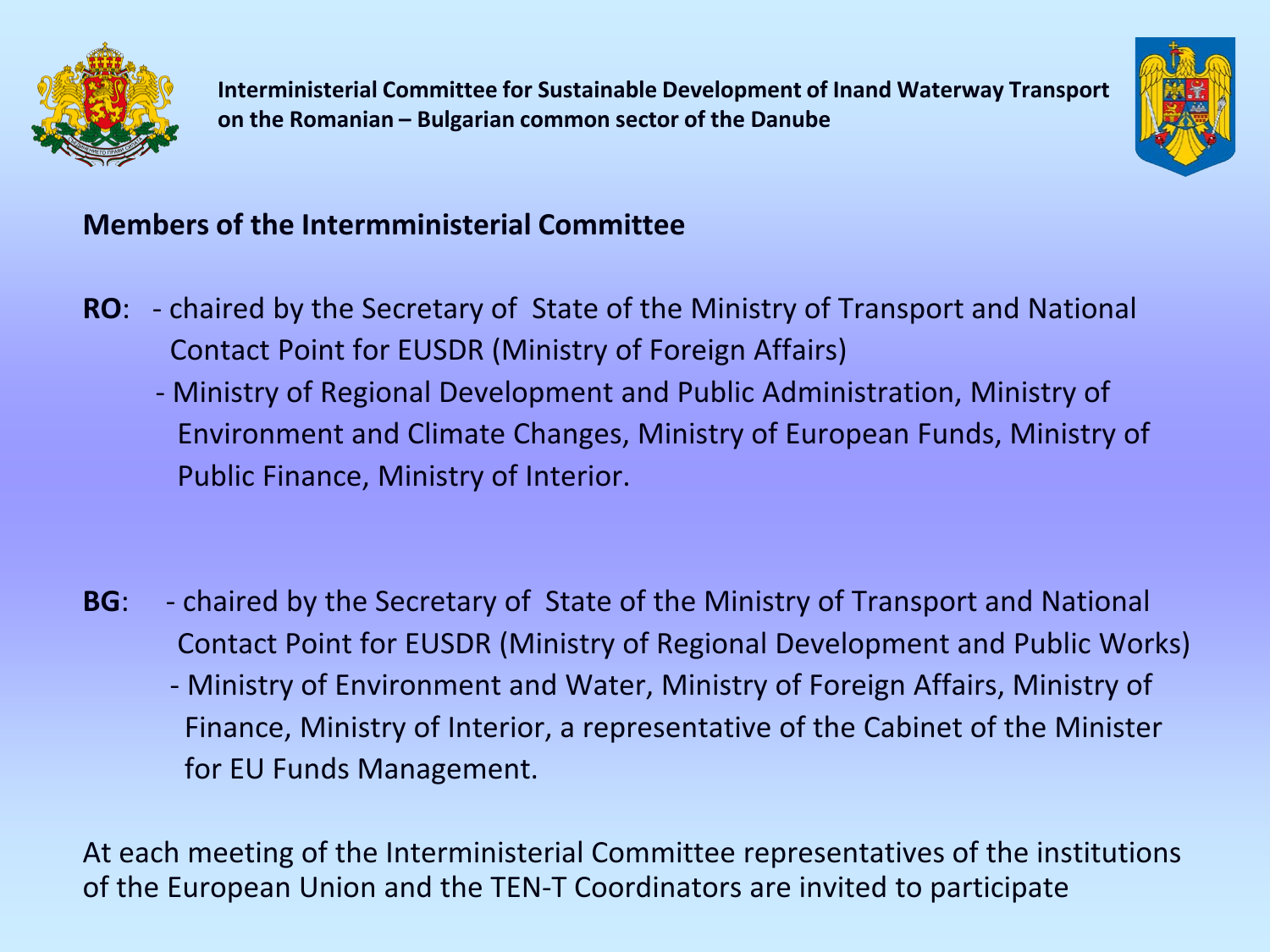



#### **Tasks of the Interministerial Committee**

- to adopt an Action Plan for common projects, to be prepared and implemented on a short-term basis till 2020, on a medium-term basis till 2030, and on a long-term basis till 2050.
- to identify the funding sources for the projects included in the Action Plan.
- to monitor the implementation of the Action Plan.
- to provide support for proper and duly implementation of the Action Plan.
- to analyze and revise the bilateral legal framework regarding the maintenance and improvement of the fairway on the Bulgarian - Romanian common sector and proposing amendments
- to support the setting up of an European Grouping for Territorial Cooperation, according to Regulation (EC) No 1082/2006 of the European Parliament and of the Council of 5 July 2006 on a European grouping of territorial cooperation (EGTC) to implementing common projects and manage the activities on ensuring the minimum navigation conditions on the Bulgarian - Romanian common sector of the Danube.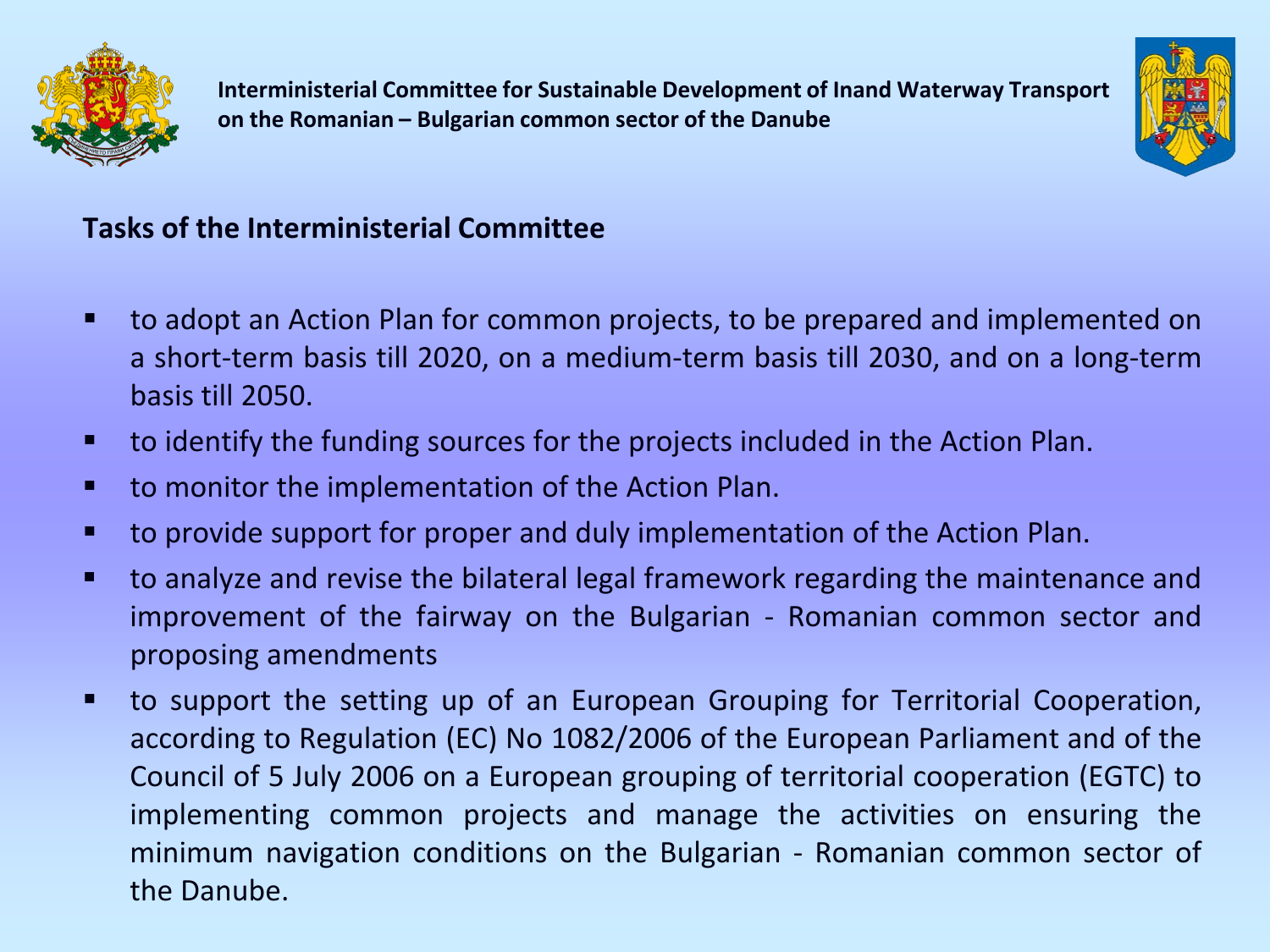



#### **Action Plan** (adopted – on the  $2^{nd}$  meeting)

- $\triangleright$  Improving the navigation conditions for the Romanian Bulgarian common sector of the Danube
- $\triangleright$  Setting up of an EGTC
- Unification of the reference system used in Romania and Bulgaria on the Danube River and introduction of the European systems
- $\triangleright$  Morphological and hydrodynamic study in establishing the sediment accumulation conditions in areas with difficulties for navigation on the Danube
- $\triangleright$  Study on hydrological parameters evolution in order to determine levels characteristics for navigation on the Danube
- $\triangleright$  Improving procurement system and data processing for drawing and updating the navigation charts on the Danube
- $\triangleright$  RIS Data Exchange
- $\triangleright$  Improving the connectivity between Romania and Bulgaria
- Amending the Agreement between Romania and Bulgaria regarding the maintenance and improvement of the fairway on the Romanian – Bulgarian common sector, (signed in 1955)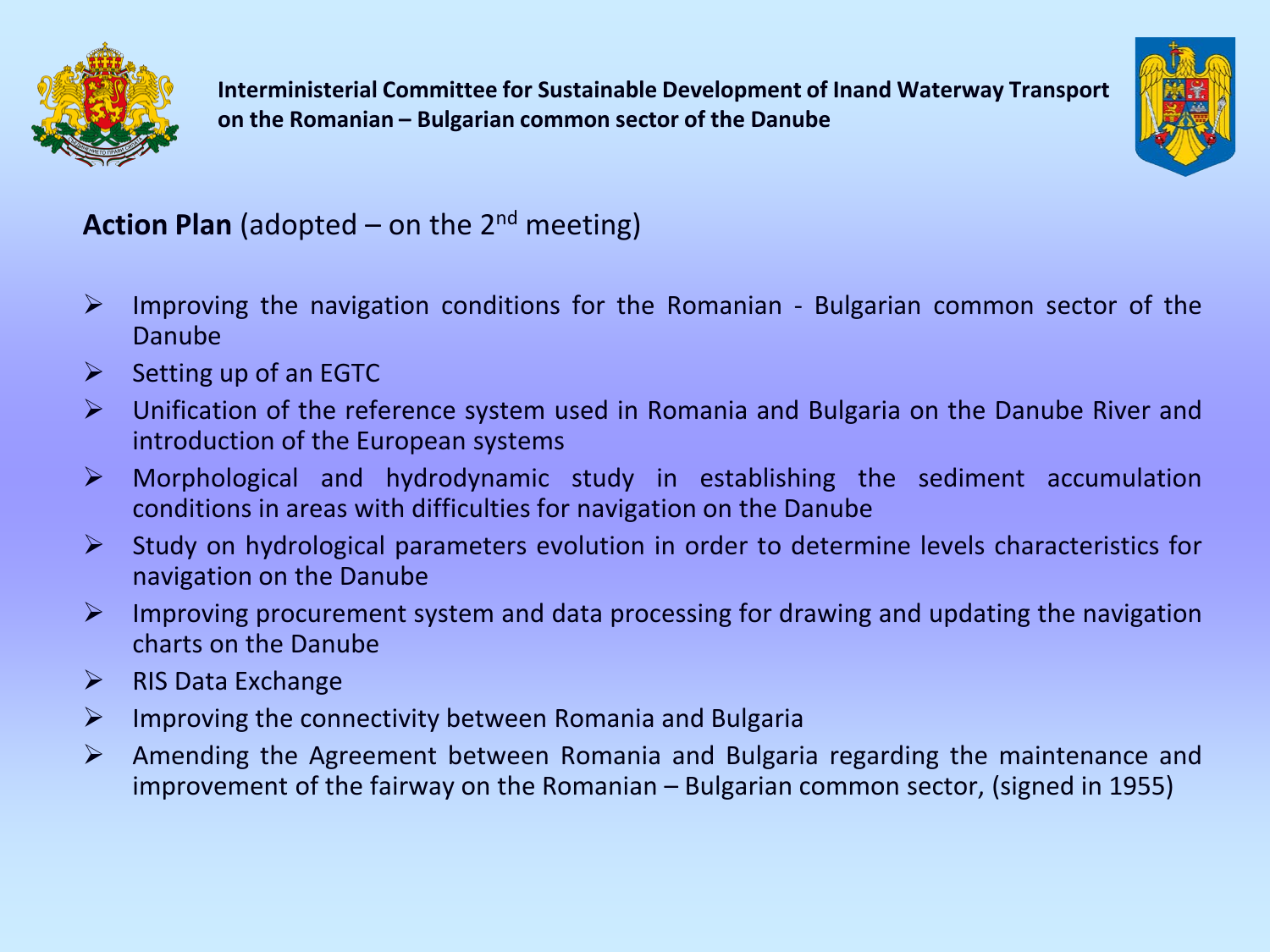



#### **Experts Groups** (adopted – on the 3rd meeting )

- $\triangleright$  Experts Working Group on Improving the navigation conditions on the Romanian – Bulgarian common sector of the Danube (RO)
- $\triangleright$  Experts Working Group on connectivity (BG)
- $\triangleright$  Experts Working Group on bilateral legal framework and EGTC (RO)
- $\triangleright$  Experts Working Group on infrastructure and maintenance (BG)

#### **The EWG is performing the following tasks:**

- $\triangleright$  Ensure transparency during the Project phases;
- $\triangleright$  Coordinate the proper and timely preparation of the documents for the Project
- $\triangleright$  Exchange of information about the Project;
- $\triangleright$  Provide independent and professional inputs and guidance for the Project;
- $\triangleright$  Discuss and provide recommendations related to the Project, which are not obligatory for the IC.
- $\triangleright$  The decisions as regards the Project are taken only by the IC.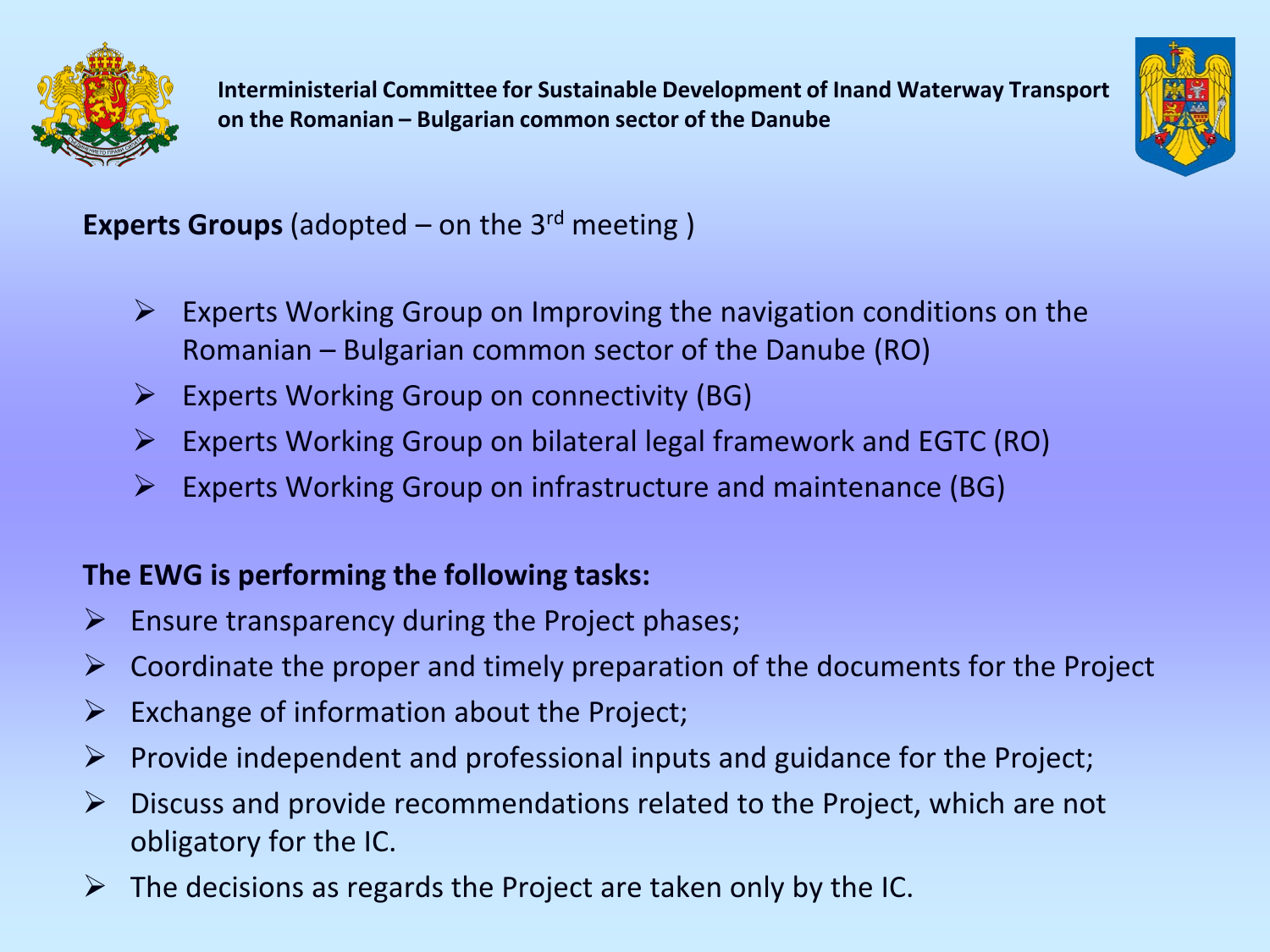



#### **Improving the navigation conditions for the Romanian - Bulgarian common sector of the Danube**

- $\triangleright$  Identified around 33 critical points
- $\triangleright$  Feasibility study: 2007 2011, 2.58 MEURO (ISPA & state budget) Environment Agreement not obtained in Romania and Bulgaria

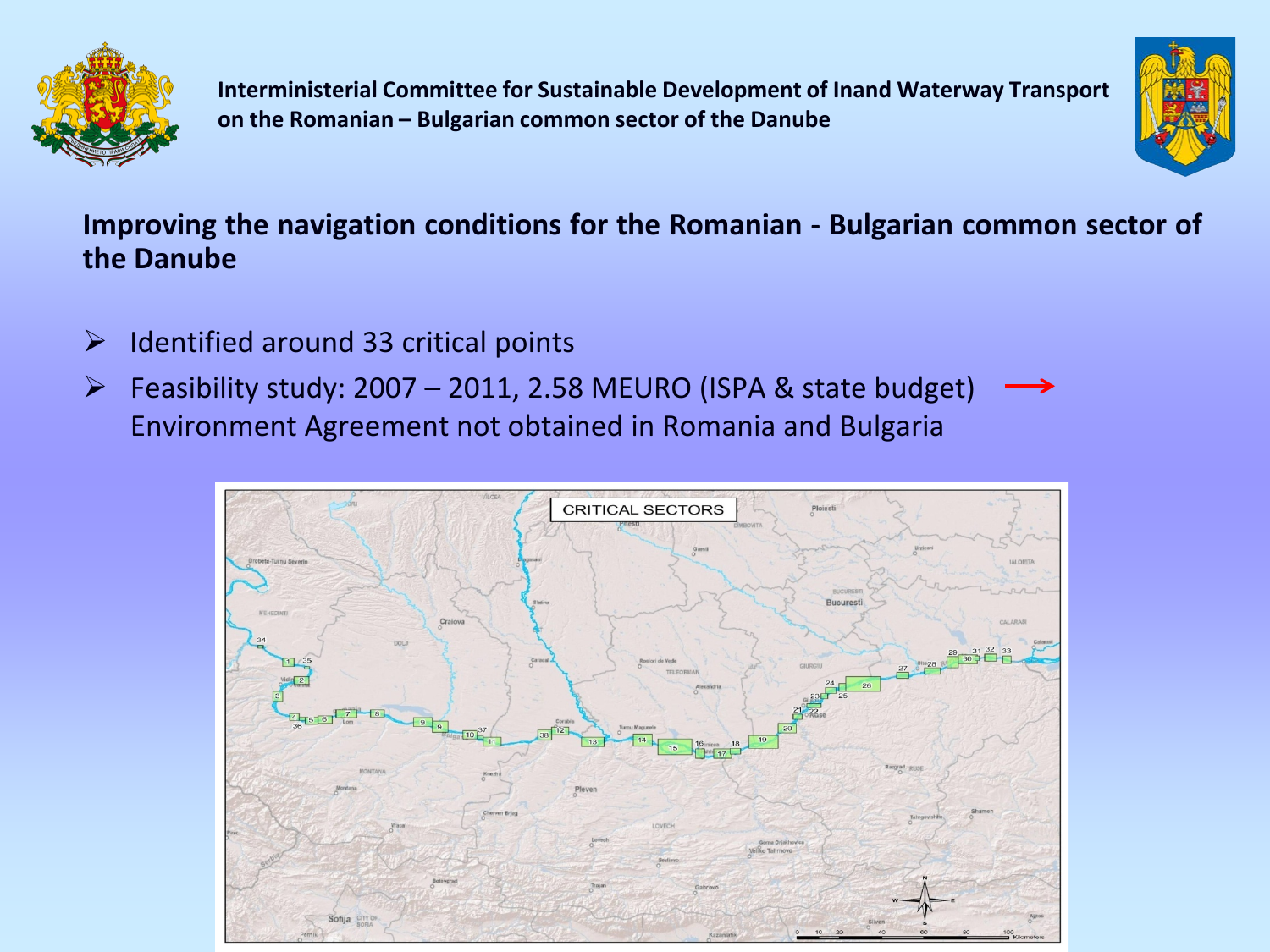



#### **Improving the navigation conditions for the Romanian - Bulgarian common sector of the Danube**

**Natura 2000 sites within the critical sectors** 

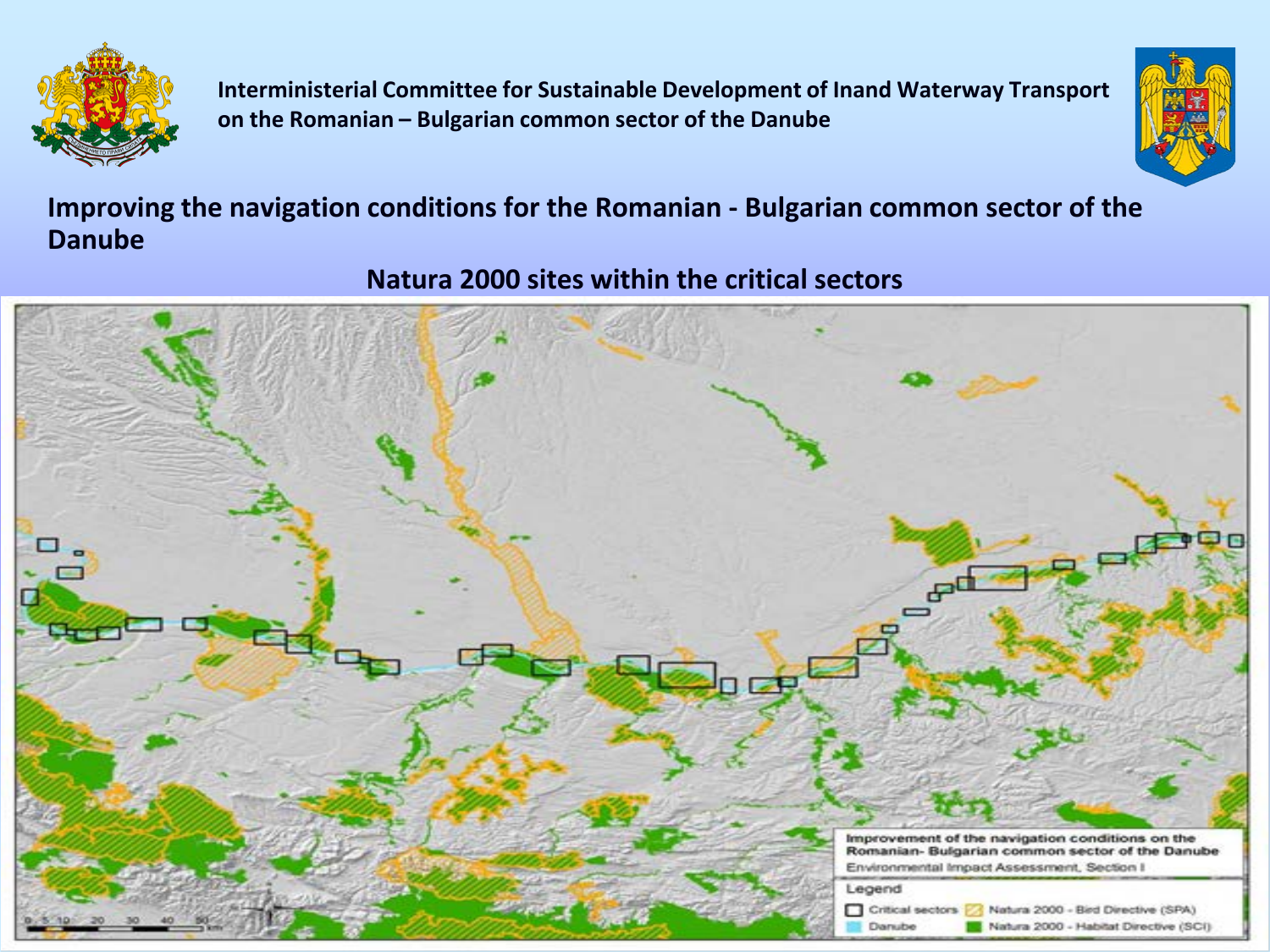



#### **Improving the navigation conditions for the Romanian - Bulgarian common sector of the Danube – next steps:**

**1. Gap Analysis -** JASPERS through a FWC Consultant to be procured by mid April. Delivery time: approx. 3 months i.e. end **July 2013**  Review of the AA, EIA, FS, CBA Consultation with competent authorities in BG, RO + EC (DG ENV), etc. Review project implementation options e.g. separate detailed design / construction vs. design & build contract. Analysis of institutional/project management options incl. opportunity of EGTC Prepare ToR for "gap filling" services.

**2. Gap Filling** To be financed, procured & contracted by RO. Procurement time: approx. 6 months i.e. end 2013 . Delivery time: approx. 6 months i.e. **mid 2014**  Revision of the AA, EIA, CBA, FS Review/re-confirmation/revision of the decision re. selection of the preferred alternative **Preparation of the funding application under CEF**  Preparation of tender documents for the design (& build?) contract.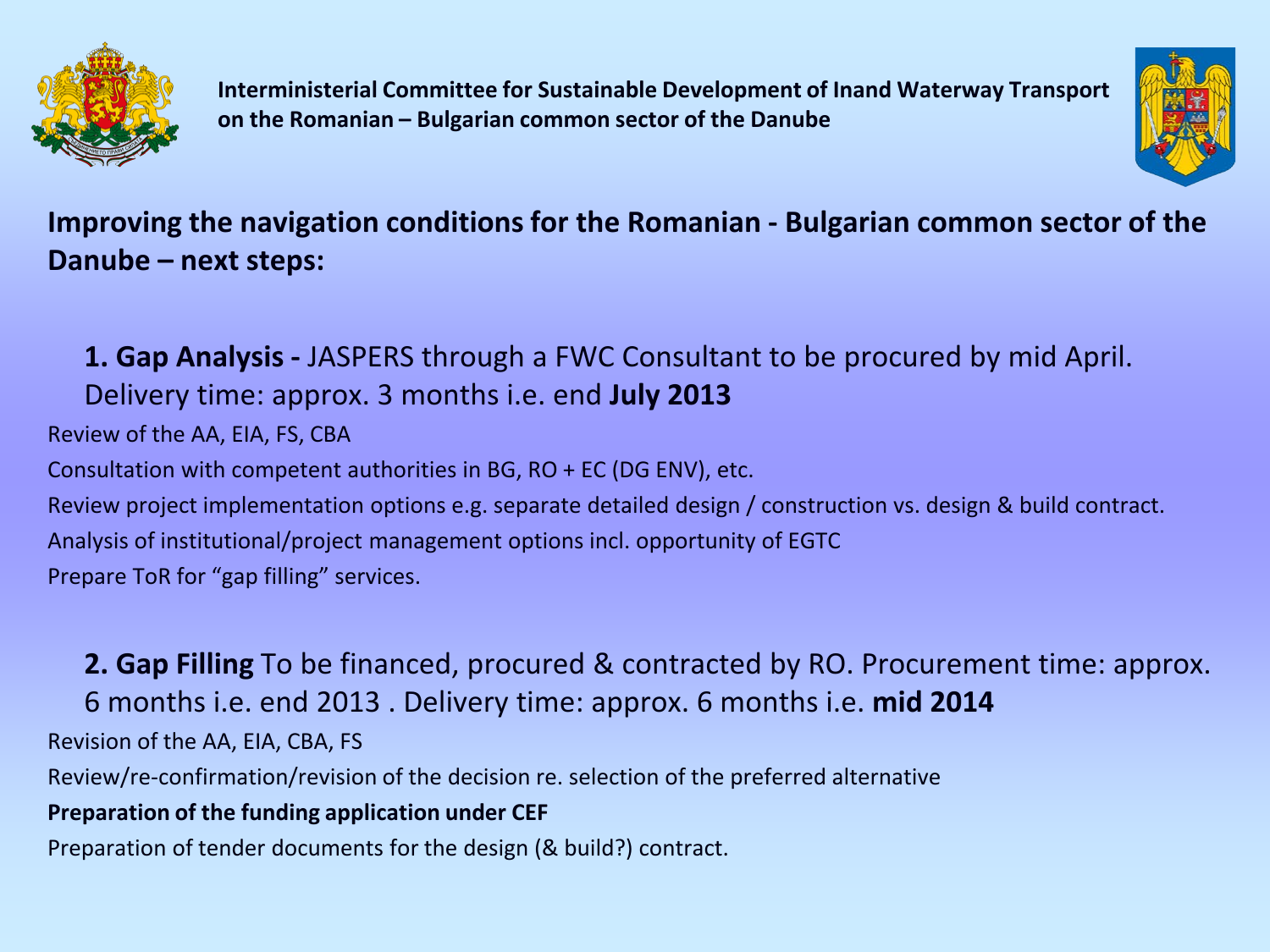



**Improving the navigation conditions for the Romanian - Bulgarian common sector of the Danube – next steps:**

**3. Restarting the EIA / Natura 2000 procedure.** BG/RO authorities (including public consultations, transboundary consultations, possibly DG Environment clearance on compensatory measures): approx: 12 months, i.e. **mid 2015**  Resubmission of the revised AA/EIA to the competent authorities in both countries Carrying out the full AA/EIA procedure in both countries.

#### **4. Implementation**

Project management structure - EGTC

- 2015 2016 Procurement of D/B or D&B contract
- **2016 - 2019 - Construction period**